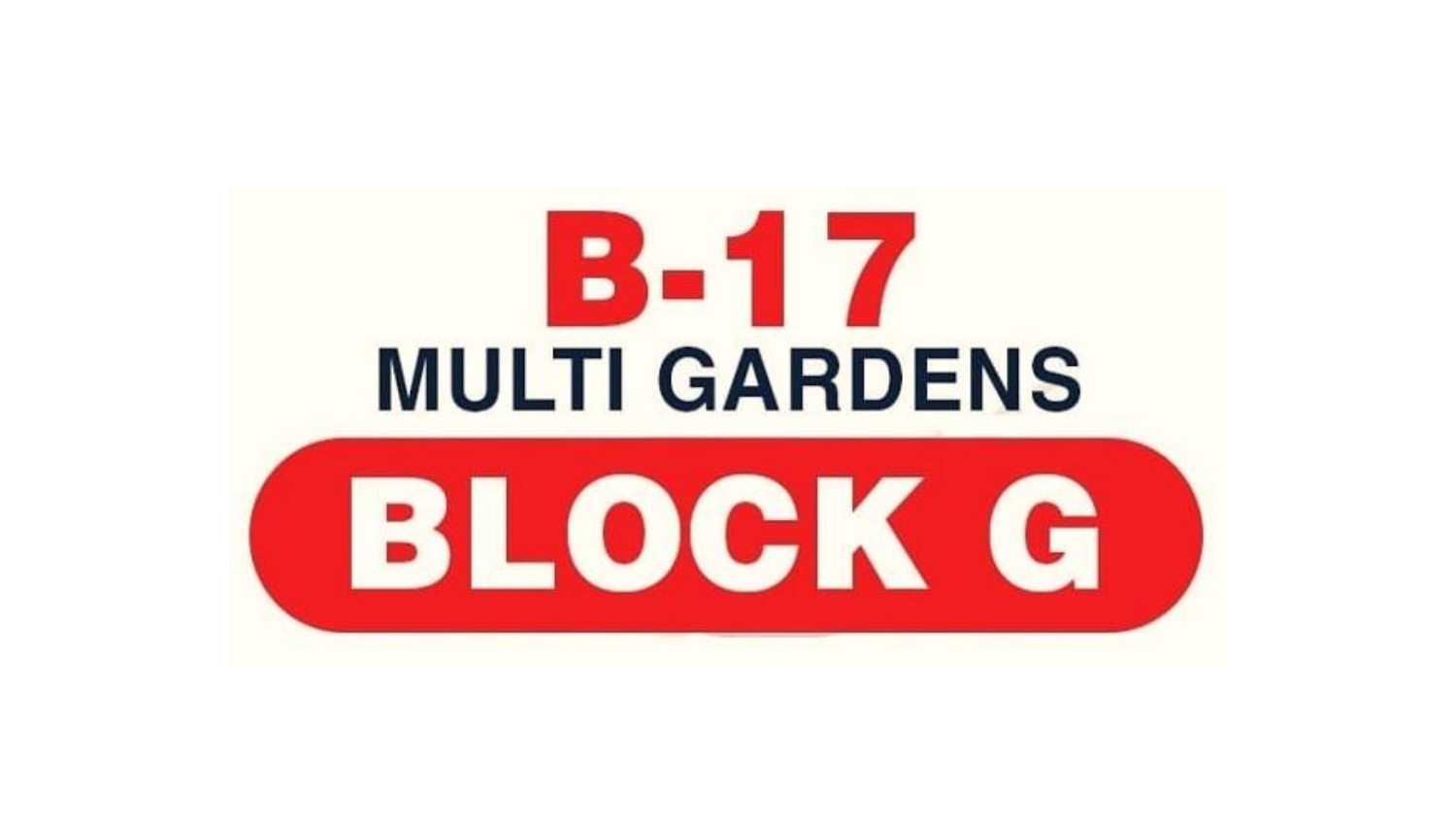## Residential Plots Down Payment Plan

| <b>Plot Size</b>                       | $25'$ x 50' | $30'$ x 60'<br>$(139 Sq. Yards)$ $(200 Sq. Yards)$ | $35'$ x 70'<br>$(272$ Sq. Yards) | $40'$ x 80'<br>(356 Sq. Yards) | $50'$ x 90'<br>(500 Sq. Yards) |
|----------------------------------------|-------------|----------------------------------------------------|----------------------------------|--------------------------------|--------------------------------|
| <b>Cost of Plot</b>                    | 2,435,000   | 2,885,000                                          | 3,785,000                        | 4,685,000                      | 6,350,000                      |
| <b>Membership Fee</b><br>(Share Money) | 10,000      | 10,000                                             | 10,000                           | 10,000                         | 10,000                         |
| <b>Total Cost of Plot</b>              | 2,445,000   | 2,895,000                                          | 3,795,000                        | 4,695,000                      | 6,360,000                      |

**ip** Islamabad Projects

Contact: 0334 5557734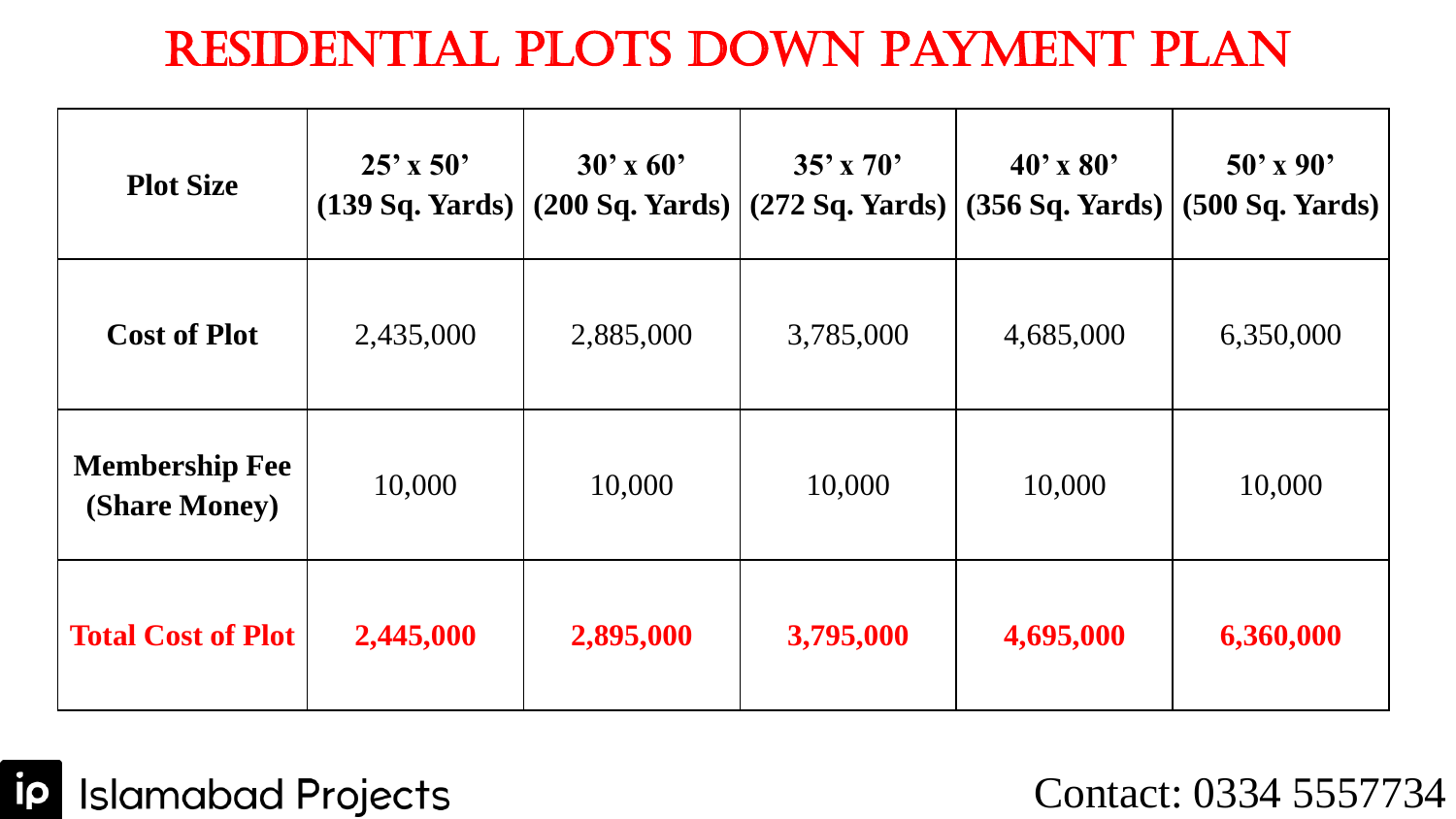## Residential Plots Down Payment Plan

|                               | $25'$ x 50'   | $30'$ x 60'   | $35'$ x 70'     | $40'$ x $80'$ | $50'$ x 90'   |
|-------------------------------|---------------|---------------|-----------------|---------------|---------------|
| <b>Plot Size</b>              | (139 Sq. Yds) | (200 Sq. Yds) | $(272$ Sq. Yds) | (356 Sq. Yds) | (500 Sq. Yds) |
| <b>Down Payment</b>           | 685,000       | 735,000       | 835,000         | 935,000       | 1,080,000     |
| 1 <sup>st</sup> Installment   | 110,000       | 135,000       | 185,000         | 235,000       | 330,000       |
| 2 <sup>nd</sup> Installment   | 110,000       | 135,000       | 185,000         | 235,000       | 330,000       |
| 3rd Installment               | 110,000       | 135,000       | 185,000         | 235,000       | 330,000       |
| 4 <sup>th</sup> Installment   | 110,000       | 135,000       | 185,000         | 235,000       | 330,000       |
| 5 <sup>th</sup> Installment   | 110,000       | 135,000       | 185,000         | 235,000       | 330,000       |
| 6 <sup>th</sup> Installment   | 110,000       | 135,000       | 185,000         | 235,000       | 330,000       |
| 7 <sup>th</sup> Installment   | 110,000       | 135,000       | 185,000         | 235,000       | 330,000       |
| 8 <sup>th</sup> Installment   | 110,000       | 135,000       | 185,000         | 235,000       | 330,000       |
| 9 <sup>th</sup> Installment   | 110,000       | 135,000       | 185,000         | 235,000       | 330,000       |
| 10 <sup>th</sup> Installment  | 110,000       | 135,000       | 185,000         | 235,000       | 330,000       |
| 11 <sup>th</sup> Installment  | 110,000       | 135,000       | 185,000         | 235,000       | 330,000       |
| 12 <sup>th</sup> Installment  | 110,000       | 135,000       | 185,000         | 235,000       | 330,000       |
| 13 <sup>th</sup> Installment  | 110,000       | 135,000       | 185,000         | 235,000       | 330,000       |
| 14 <sup>th</sup> Installment  | 110,000       | 135,000       | 185,000         | 235,000       | 330,000       |
| 15 <sup>th</sup> Installment  | 110,000       | 135,000       | 185,000         | 235,000       | 330,000       |
| 16 <sup>th</sup> Installment  | 110,000       | 135,000       | 185,000         | 235,000       | 330,000       |
| (Physical Possession)         |               |               |                 |               |               |
| 21% off on Lump Sum Basis     | 1,930,000     | 2,290,000     | 2,990,000       | 3,710,000     | 5,020,000     |
| At the time of Application    | 1,820,000     | 2,155,000     | 2,805,000       | 3,475,000     | 4,690,000     |
| (in Case of Lump Sum Payment) |               |               |                 |               |               |
| <b>On Physical Possession</b> | 110,000       | 135,000       | 185,000         | 235,000       | 330,000       |

### **ip** Islamabad Projects

#### Contact: 0334 5557734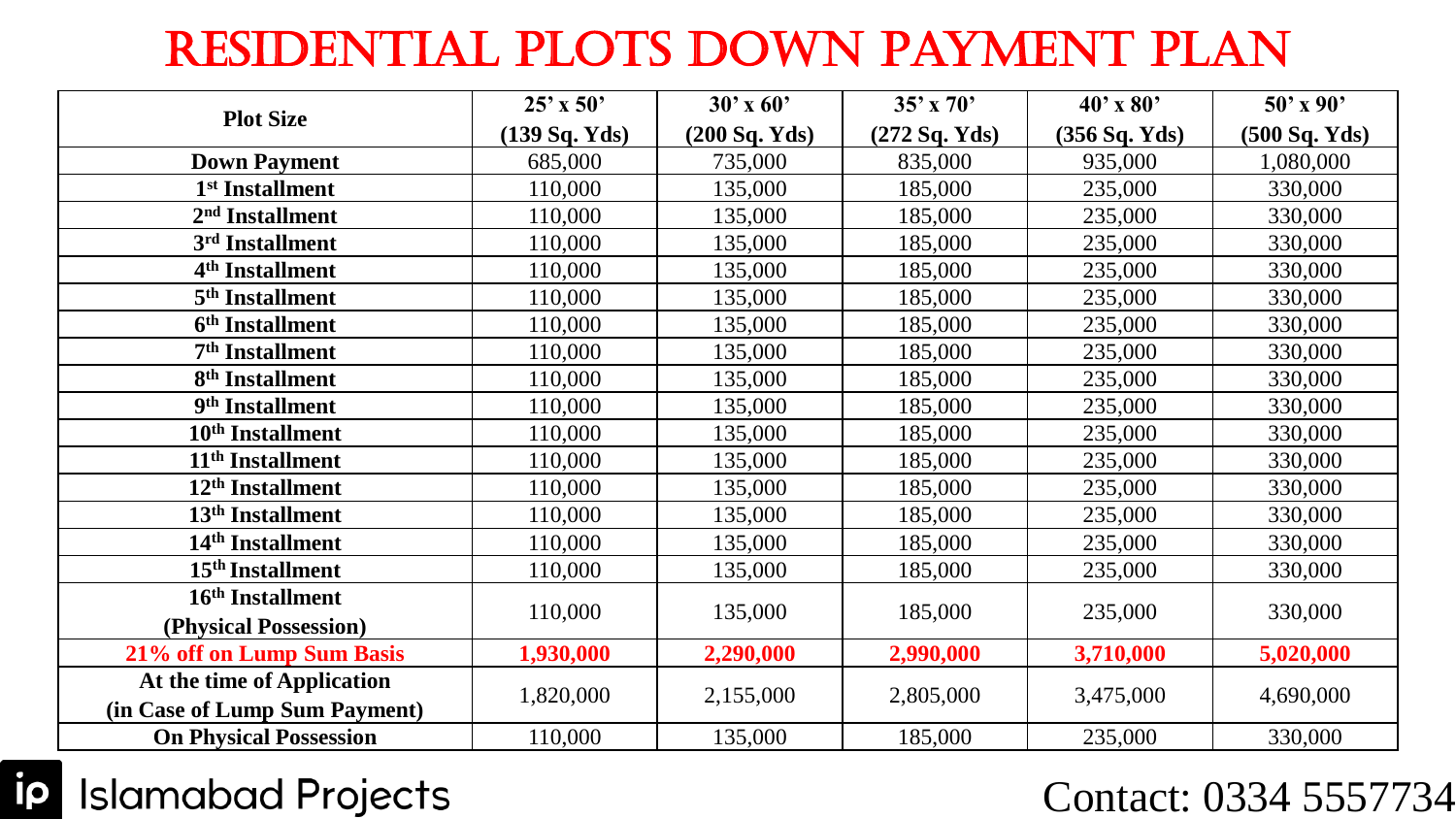## Residential Plots Discount Plan

| <b>Duration</b>                                 | <b>Discount Applicable</b> |  |  |
|-------------------------------------------------|----------------------------|--|--|
| <b>Within 30 Days from Date of Application</b>  | 18%                        |  |  |
| <b>Within 60 Days from Date of Application</b>  | 15%                        |  |  |
| <b>Within 90 Days from Date of Application</b>  | 12%                        |  |  |
| <b>Within 120 Days from Date of Application</b> | 09%                        |  |  |
| <b>Within 150 Days from Date of Application</b> | 06%                        |  |  |
| <b>Within 180 Days from Date of Application</b> | 03%                        |  |  |
| <b>On Lump Sum Payment</b>                      | 21%                        |  |  |

#### **No Discount after the mentioned Duration of 180 Days.**

ip **Islamabad Projects** 

Contact: 0334 5557734